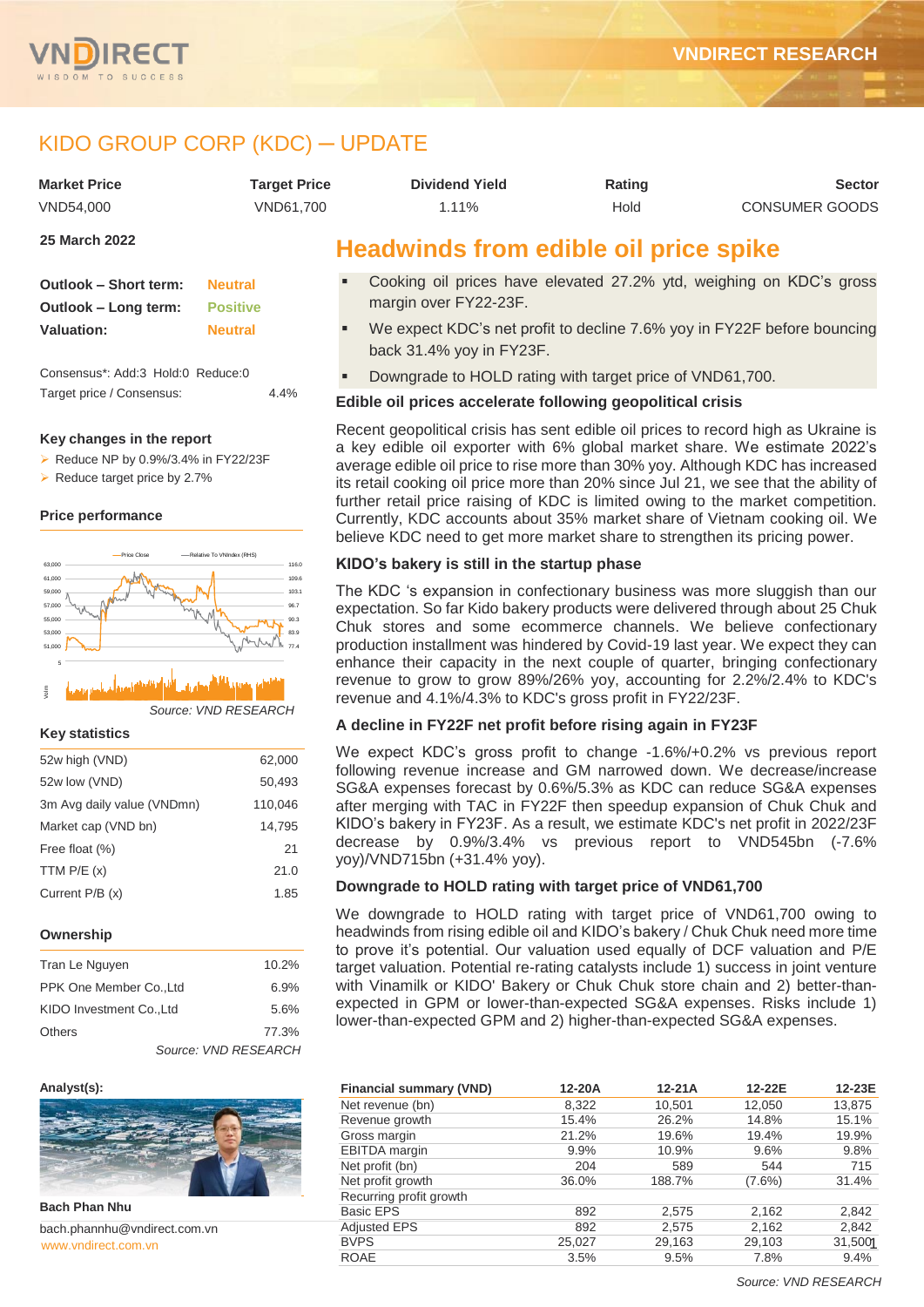## **HEADWINDS FROM EDIBLE OIL PRICE SPIKE**

## **2021: Slightly better than our forecast**

### **Figure 1: 4Q21 and 2021 results comparison**

|                                                          | 4Q20        | 4Q21        | %yoy              | 2020                  | 2021                    | $\%$ yoy         |             | VND's %vs VND's   | <b>Comments</b>                                                                                                                                                                                                                            |
|----------------------------------------------------------|-------------|-------------|-------------------|-----------------------|-------------------------|------------------|-------------|-------------------|--------------------------------------------------------------------------------------------------------------------------------------------------------------------------------------------------------------------------------------------|
|                                                          |             |             |                   |                       |                         |                  | forecast    | forecast          |                                                                                                                                                                                                                                            |
| Net revenue                                              | 2,340.75    | 3.057.03    | 30.6%             |                       | 8,323.62 10,501.22      | 26.2%            | 9,751.12    |                   | 107.7% Above our forecast                                                                                                                                                                                                                  |
| Food products (Ice cream - KDF,<br>snack, confectionery) | 354.52      | 335.94      | $-5.2%$           |                       | 1,405.62 1,601.44       | 13.9%            | 1,410.20    | 113.6%            | Above our forecast due to better-<br>than-expected sales of the food<br>products segment of 114%, which<br>was mainly driven by the better-<br>than-expected growth of the Ice<br>cream revenue.                                           |
| Edible oil (TAC, VOC, KDNB)                              | 1,987.40    | 2,721.08    | 36.9%             |                       | 6,918.00 8,899.78       | 28.6%            | 8,340.92    |                   | Edible's revenue increased strongly<br>in 2021 mainly due to the increase<br>106.7% in ASP of products, especially in<br>2H21 when the increase is over<br>20%, according to our estimates                                                 |
| COGS                                                     | $-1,891.89$ | $-2,435.70$ | 28.7%             | $-6,558.63 -8,447.57$ |                         | 28.8%            | $-7820.6$   | 108.0%            |                                                                                                                                                                                                                                            |
| Gross profit                                             | 448.85      | 621.32      | 38.4%             | 1,764.99              | 2,053.65                | 16.4%            | 1930.52     | 106.4%            | Inline with our forecast                                                                                                                                                                                                                   |
| Gross margin                                             | 19.2%       | 20.3%       | 1.1 % pts         | 21.2%                 | 19.6%                   | $-1.6 \%$ pts    |             | 19.80% -0.2 % pts | Gross profit margin decreased by<br>1.6 pts % mainly due to the<br>increase in raw material prices<br>starting since 2020                                                                                                                  |
| Net financial expenses                                   | $-16.30$    | $-58.18$    | 256.9%            | $-62.90$              | $-37.50$                | 256.9%           | $-28.3$     | 132.5%            |                                                                                                                                                                                                                                            |
| Selling expenses                                         | $-286.37$   | $-327.73$   | 14.4%             |                       | $-1,044.23$ $-1,203.55$ | 15.3%            | $-1,156.59$ | 104.1%            |                                                                                                                                                                                                                                            |
| G&A expenses                                             | $-113.64$   | $-108.58$   | $-4.5%$           | $-421.93$             | $-242.23$               | $-42.6%$         | $-260.43$   | 93.0%             |                                                                                                                                                                                                                                            |
| SG&A                                                     | $-400.01$   | $-436.31$   | 9.1%              | $-1,466.16$           | $-1,445.78$             | $-1.4%$          | $-1,417.02$ | 102.0%            | Inline with our forecast                                                                                                                                                                                                                   |
| S/R                                                      | 12.2%       | 10.7%       | $-1.5 %$ pts      | 12.5%                 | 11.5%                   | $-1.0 \%$ pts    | 11.9%       | $-0.4%$ pts       |                                                                                                                                                                                                                                            |
| G&A/R                                                    | 4.9%        | 3.6%        | $-1.3 \%$ pts     | 5.1%                  | 2.3%                    | $-2.8 \%$ pts    | 2.7%        | $-0.4%$ pts       |                                                                                                                                                                                                                                            |
| SG&A/R                                                   | 17.1%       | 14.3%       | $-2.8 \%$ pts     | 17.6%                 | 13.8%                   | $-3.8 \%$ pts    |             | 14.5% -0.7 % pts  | SG&A expenses / revenue<br>decreased by 3.8 pts % thanks to<br>the optimization of operations<br>within the Kido group after<br>continuously M&A oil companies<br>as well as the consolidation of Kido<br>frozen food from the end of 2020 |
| Operating profit                                         | 81.21       | 200.33      | 146.7%            | 407.90                | 680.98                  | 66.9%            | 657.19      |                   | 103.6% Inline with our forecast                                                                                                                                                                                                            |
| Other income                                             | $-0.72$     | $-0.11$     | $-85.1%$          | 8.17                  | $-0.69$                 | $-108.4%$        | 7.17        | $-9.6%$           |                                                                                                                                                                                                                                            |
| Profit before tax                                        | 80.48       | 200.22      | 148.8%            | 416.08                | 680.29                  | 63.5%            | 664.36      |                   | 102.4% Inline with our forecast                                                                                                                                                                                                            |
| Tax rate                                                 | $-4.42%$    | $-19.83%$   | $-15.4%$          | $-20.63%$             | $-4.72%$                | 15.9%            | $-10.20%$   | 46.3%             |                                                                                                                                                                                                                                            |
| Profit after tax                                         | 76.92       | 160.51      | 108.7%            | 330.24                | 648.17                  | 96.3%            | 596.59      |                   | 108.6% Above our forecast                                                                                                                                                                                                                  |
| Minority interest                                        | 26.24       | 29.72       | 13.2%             | 126.50                | 59.07                   | $-53.3%$         | 47.73       | 123.8%            |                                                                                                                                                                                                                                            |
| Net profit                                               | 50.68       | 130.79      | 158.1%            | 203.73                | 589.09                  | 189.2%           | 548.86      | 107.3%            | Slightly above our forecast thanks<br>to tax loss carry forward in 2021<br>which reduce tax rate to 4.4% in<br><b>FY21</b>                                                                                                                 |
| <b>MI/PAT</b>                                            | 34.1%       |             | 18.5% -15.6 % pts | 38.3%                 |                         | 9.1% -29.2 % pts | 8.0%        | 1.1 % pts         |                                                                                                                                                                                                                                            |
|                                                          |             |             |                   |                       |                         |                  |             |                   | Source: VNDIRECT Research, Company reports                                                                                                                                                                                                 |





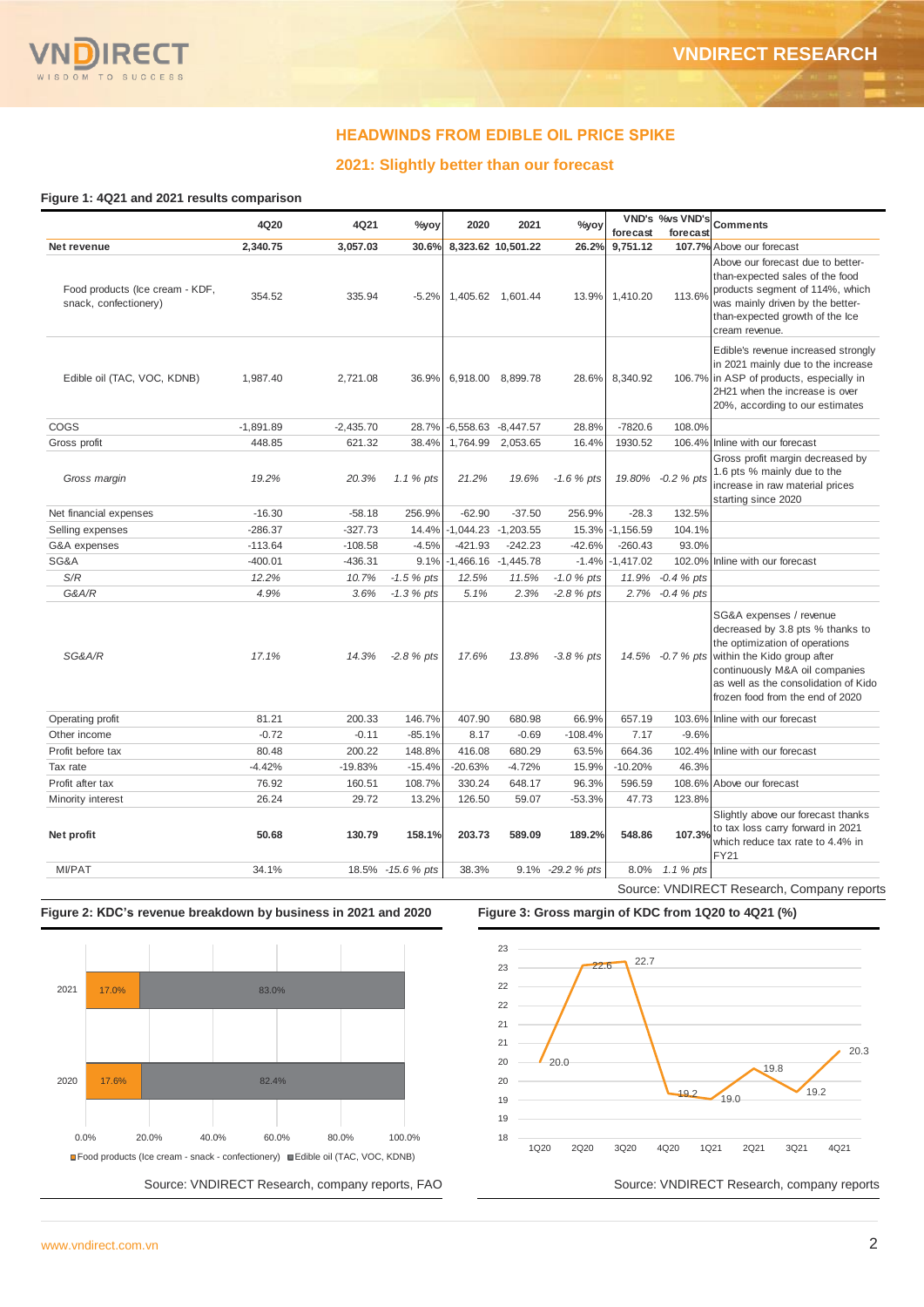

## **FY22 – FY23F outlook: headwinds from rising edible price**

### **Edible oil prices accelerate following the geopolitical crisis**

The war in Ukraine that started on Feb 22 has caused the disruption in supply chain of sunflower oil from Ukraine. According to data from Oilworld, Ukraine is the world's largest producer and exporter of sunflower oil (market share of 47% of global exports) and accounts for 6% of the global edible oil export market share with the main market in India and Europe. Due to this supply disruption, consumers have shifted their demand of edible oil to alternative products such as crude palm oil and soya oil to compensate for the lack of supply from Ukraine. Therefore, according to data from trading economics, the average price of crude palm oil in 3M22 increased by about 30% compared to the average price in 2021. We estimate that the price of edible oil will remain high in FY22F due to the supply chain disruption will last long.

To deal with the increase in edible oil price, KDC increased its retail edible oil price by more than 20% as of Mar 22 compared with Jul 21 thanks to focusing on premium products.

Therefore, we reduce our KDC's FY22/23F GM forecast by 1.4 pts %/1.7 pts% while increasing revenue forecast by 5.7%/8.5% over the same period.

**Figure 5: Price change in crude palm oil price/retail oil price/gross** 

**Figure 4: Breakdown of global exports of 8 major edible oils by country in 2021**



## **Chuk Chuk and KIDO's bakery need more time to become KDC's growth engine**

After coming back to confectionary business with KIDO's bakery brand, we observe that KIDO's bakery products are currently only available in Chuk Chuk chains and online sites, but have not seen in modern or traditional retail stores. We think the slow start of confectionary segment due to KDC's new production lines were not fully installed due to the impact of Covid-19, as the value of in progress machines reached more than VND165bn (x4.1 times yoy) in End-21. However, we believe that KDC can increase production in 2022F when the confectionery lines are brought to Vietnam after the logistic interruption. We believe KIDO's bakery will still have limited contribution to KDC's results, accounting for 2.2%/2.4% to KDC's revenue and 4.1%/4.3% to KDC's gross profit in FY22/23F, per our estimates.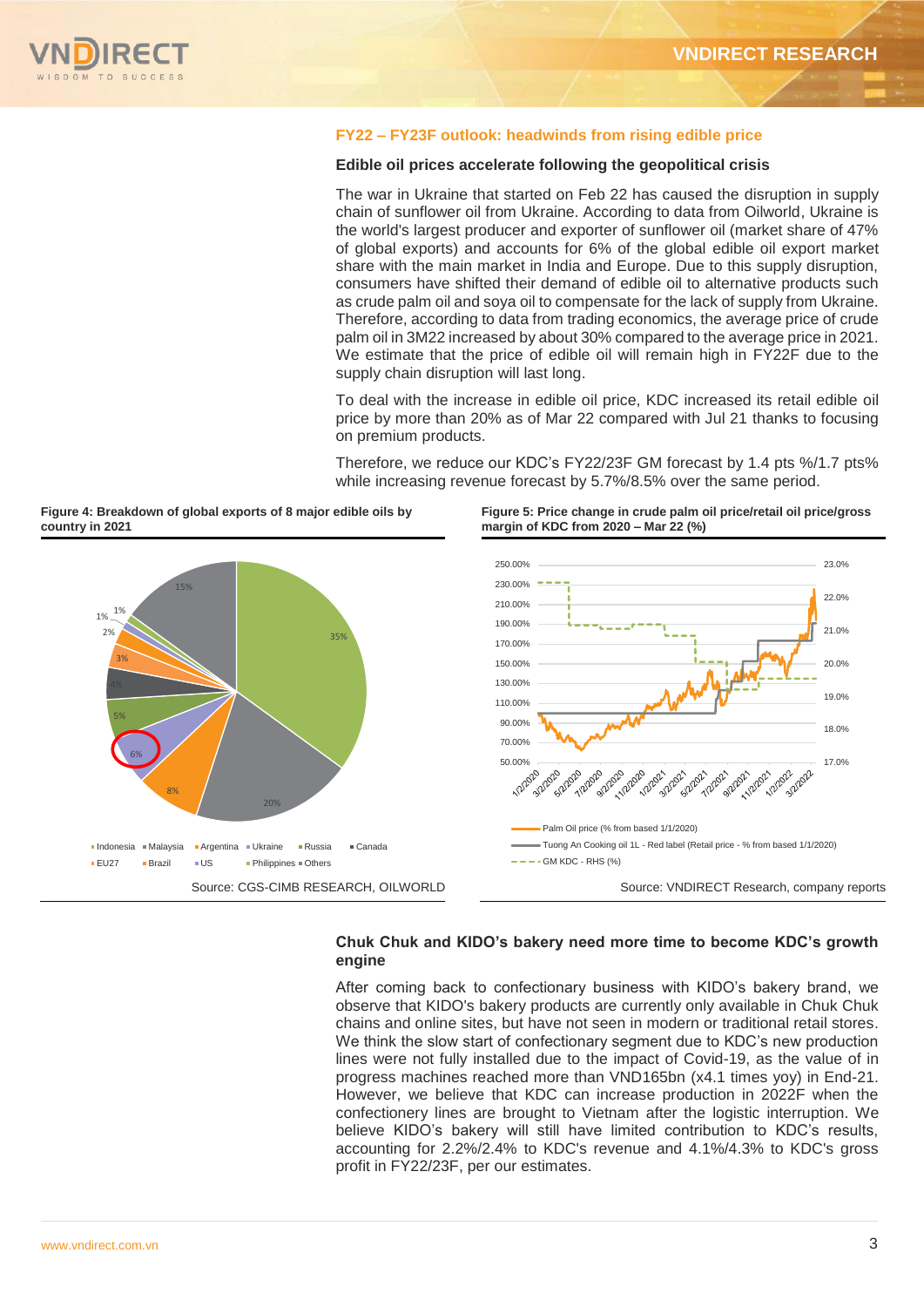For Chuk Chuk store chain, after more than 5 months of launching, KDC has opened 25 Chuk Chuk stores, reached 12.5% of the target of 200 stores by 2023F. We expect the Chuk Chuk chain can continue its expansion plan in FY22F when the economy is back to normal after the epidemic. Besides physical stores, Chuk Chuk continuously promotes chain promotion through sale programs and increases interaction through Facebook fan page, as well as increasing online sales through stores at e-commerce sites. We have not yet included Chuk Chuk in our model due to its small contribution to total revenue, according to our estimates and need more time to prove its performance.



# **Increase KDC's ownership in Vocarimex (VOC:HOSE)**

In Nov 21, KDC successfully auctioned 44m shares of VOC (Vietnam Vegetable Oils Industry Corporation) to raise its ownership ratio from 51% to 87.3%. With direct ownership of 51% TAC (TuongAn Vegetable Oil JSC) and 87.3% VOC (VOC owns 26.5% TAC), KDC owns 85.1% of TAC and in Jan 22, TAC's General Meeting of Shareholders approved the delisting in order to restructure and optimize Kido group's edible oil business.

With the consolidation of TAC into the group, KDC will have greater power to make operational restructuring decisions without obstacles from other shareholders, especially state shareholders, to be able to cut advertising and sales costs when moving these activities to the parent company as well as being able to cut management costs when optimizing the operational capacity of the company's employees after the merger. Thus, we reduce FY22F SG&A expenses by 0.6% vs previous report. We also increase FY23F SG&A expenses 5.3% vs previous report in FY23F as we expect they speedup the expansion in Chuk Chuk and Kido's bakery.

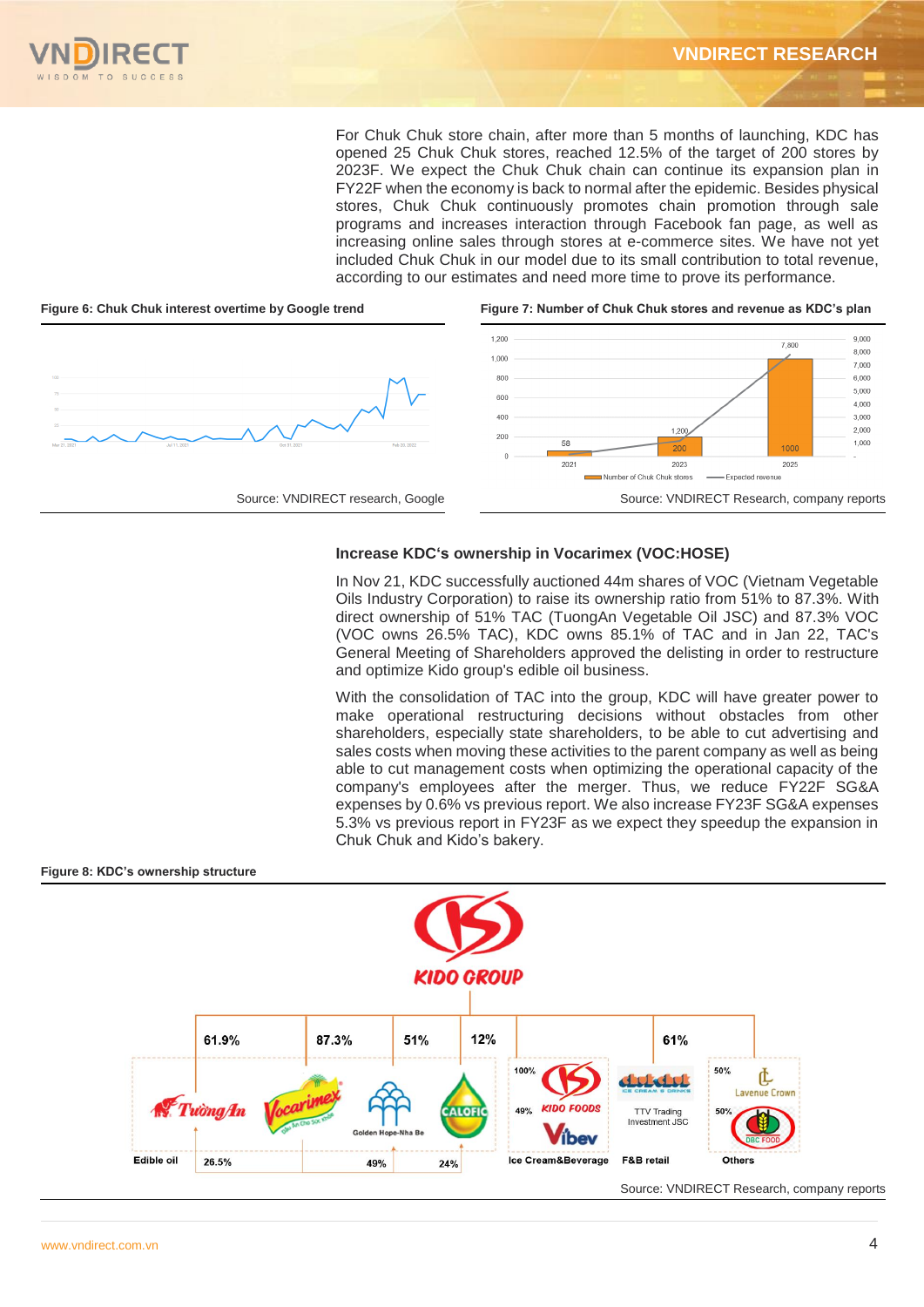

### **Changes in FY22-23F earnings forecasts**

Based on above outlooks, we change our forecasts for KDC in FY22F/FY23F as follow:

- We raise revenue by 5.7%/8.5% vs. previous report as KDC has increased their retail edible oil products price.
- Gross margin decrease by 1.4%/1.7% vs. previous report due to the high raw edible oil price which be extended by Ukraine war.
- SG&A expenses decrease by 0.6% in FY22F as we believe KDC can reduce SG&A expenses after merging with TAC, but increase 5.3% vs previous report in FY23F as we expect they speedup the expansion of Chuk Chuk and Kido's bakery in FY23F.
- 2022F tax rate reduce to 16.7% as KDC use tax refund of VND120bn.
- As a result, KDC's net profit in 2022/23F decrease by 0.9%/3.4% vs previous report.
- KDC published its FY22F guidance since Jan 22 with revenue and pretax profit of VND14,000bn and VND900bn, respectively. As the war in Ukraine has started since Feb 22 which directly impact to the supply chain of edible oil, we forecast edible oil prices will maintain its strong rise momentum through 2022. Thus, our forecast of revenue/pre-tax profit is only 86%/76% of KDC's guidance.

### **Figure 9: FY22-23F earnings revision**

|                                                       |          | <b>New</b> |          | Old      |          | Chg%          |                           |          |
|-------------------------------------------------------|----------|------------|----------|----------|----------|---------------|---------------------------|----------|
| Unit: VNDbn                                           | 2021A    | 2022F      | 2023F    | 2022F    | 2023F    | 2022F         | 2023F                     | 2024F    |
| Net revenue                                           | 10,501   | 12,050     | 13,875   | 11,405   | 12,786   | 5.7%          | 8.5%                      | 15,550   |
| $%$ yoy                                               | 26.2%    | 14.8%      | 15.1%    | 8.6%     | 6.1%     |               |                           | 12.1%    |
| Food products (Ice cream - KDF, snack, confectionery) | 1,725    | 2,217      | 2,566    | 2,174    | 2,519    | 2.0%          | 1.9%                      | 2,979    |
| Edible oil (TAC, VOC, KDNB)                           | 8,776    | 9,833      | 11,309   | 9,230    | 10,268   | 6.5%          | 10.1%                     | 12,571   |
| Gross profit                                          | 2,054    | 2,333      | 2,766    | 2,371    | 2,760    | $-1.6%$       | 0.2%                      | 3,183    |
| Gross profit margin                                   | 19.6%    | 19.4%      | 19.9%    | 20.8%    | 21.6%    | $-1.4 \%$ pts | $-1.7%$ pts               | 20.5%    |
| Selling expenses                                      | $-1,204$ | $-1,275$   | $-1,445$ | $-1,283$ | $-1,372$ | $-0.6%$       | 5.3%                      | $-1,613$ |
| G&A expenses                                          | $-242$   | $-425$     | $-482$   | $-428$   | $-457$   | $-0.7%$       | 5.5%                      | $-538$   |
| SG&A expenses                                         | $-1,446$ | $-1,700$   | $-1,927$ | $-1,711$ | $-1,830$ | $-0.6%$       | 5.3%                      | $-2,151$ |
| Selling expenses / revenue                            | $-11.5%$ | $-10.6%$   | $-10.4%$ | $-11.2%$ | $-10.7%$ | $-0.6 \%$ pts | $-0.3 \%$ pts             | $-10.4%$ |
| G&A expenses / revenue                                | $-2.3%$  | $-3.5%$    | $-3.5%$  | $-3.8%$  | $-3.6%$  | $-0.3 \%$ pts | $-0.1 \%$ pts             | $-3.5%$  |
| SG&A / revenue                                        | $-13.8%$ | $-14.1%$   | $-13.9%$ | $-15.0%$ | $-14.3%$ | $-0.9%$ pts   | $-0.4 \%$ pts             | $-13.8%$ |
| Pretax profit                                         | 680      | 687        | 941      | 724      | 974      | $-5.1%$       | $-3.4%$                   | 1,219    |
| Tax rate                                              | $-4.7%$  | $-16.5%$   | $-20.0%$ | $-20.0%$ | $-20.0%$ | $3.5%$ pts    | $0.0 %$ pts               | $-20.0%$ |
| Net profit after tax                                  | 648      | 574        | 753      | 579      | 779      | $-0.9%$       | $-3.4%$                   | 975      |
| Net profit                                            | 589      | 544        | 715      | 550      | 740      | $-0.9%$       | $-3.4%$                   | 927      |
| $%$ yoy                                               |          | -7.6%      | 31.4%    | $-6.6%$  | 36.0%    |               |                           | 29.7%    |
| <b>MI/NPAT</b>                                        | 9.1%     | 5.0%       | 5.0%     | 5.0%     | 5.0%     | $0.0 %$ pts   | $0.0 %$ pts               | 5.0%     |
|                                                       |          |            |          |          |          |               | Source: VNDIRECT Research |          |

## **Downgrade to HOLD rating with target price of VND61,700**

We downgrade to HOLD rating with target price of VND61,700 as a headwind from rising edible oil and KDC's new projects need more time to prove it's potential. Our valuation based on an equal combination of 10-year DCF valuation and P/E valuation.

- We decrease P/E valuation by 2.3% to VND62,605 per share following the reduce in FY22/23F net profit by 0.9%/3.4% vs previous report. We use target P/E of 25.0x as same as previous report for P/E valuation.
- We decrease DCF valuation by 3.0% to VND60,793 per share based on the decrease in 2022F/23F earnings.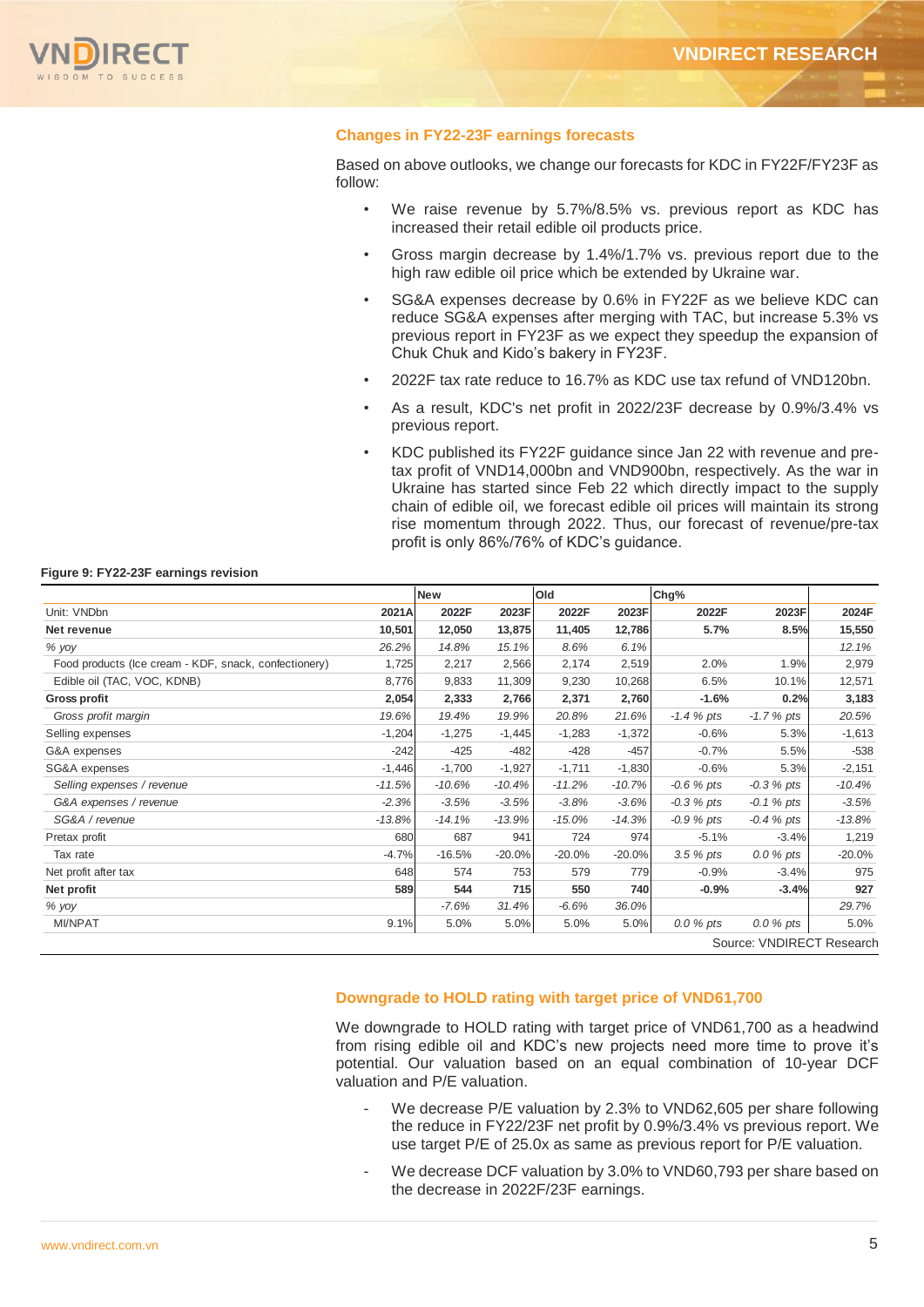

### **Figure 10: Valuation summary**

| Methodology                          | Price  | Weight | <b>Weighted Value</b>     |
|--------------------------------------|--------|--------|---------------------------|
| <b>DCF Valuation</b>                 | 60.793 | 50%    | 30,397                    |
| P/E Valuation (Average EPS FY22-23F) | 62.605 | 50%    | 31,303                    |
| <b>Target price</b>                  |        |        | 61,700                    |
|                                      |        |        | Source: VNDIRECT RESEARCH |

### **Figure 11: Valuation: DCF method Figure 12: Valuation: Multiples method**

| <b>DCF Method</b>                       | Amount                    |                                                 |                           |
|-----------------------------------------|---------------------------|-------------------------------------------------|---------------------------|
| PV of FCFF (VNDbn)                      | 6,608                     |                                                 |                           |
| Present value of terminal value (VNDbn) | 12.280                    | 2022F-23F NPAT attribute to common share holder |                           |
| Enterprise value (VNDbn)                | 18,888                    | (VNDbn)                                         | 630.12                    |
| Less: Total debt (VNDbn)                | 4,654                     | 2022F-23F No. of outstanding share (m)          | 251.6                     |
| Less: Preferred securities (VNDbn)      |                           | EPS 2021F-22F                                   | 2504.2                    |
| Less: Noncontrolling interest (VNDbn)   | (219)                     |                                                 |                           |
| Plus: Cash and Cash Equivalents (VNDbn) | 1,281                     | Edible oil's average $P/E(x)$                   | 25.0                      |
| Implied equity value (VNDbn)            | 15,297                    | Implied price 2021                              | 62,605                    |
| Outstanding shares (m)                  | 251.6                     |                                                 |                           |
| Equity value per share (VND)            | 60,793                    |                                                 |                           |
|                                         | Source: VNDIRECT Research |                                                 | Source: VNDIRECT Research |

**Potential re-rating catalysts** include 1) better-than-expected growth in edible oil and ice cream revenue, 2) lower-than-expected COGS and SG&A expense, 3) the success in KIDO's bakery and Chuk Chuk store chain and 4) the joint venture with Vinamilk implemented faster with a good result.

**Downside risks** to our call are 1) lower-than-expected growth in edible oil and ice cream revenue and 2) higher-than-expected COGS and SG&A expenses.

## **Figure 13: Sector comparison**

| Company                  | <b>Ticker</b>  | Price  | Mkt cap | P/E(x) |       | 3-year EPS | P/B(x) |                                      | <b>ROA (%)</b> |       | <b>ROE (%)</b>         |       |
|--------------------------|----------------|--------|---------|--------|-------|------------|--------|--------------------------------------|----------------|-------|------------------------|-------|
|                          |                | LC\$   | US\$m   | FY22F  | FY23F | CAGR (%)   | FY22F  | FY23F                                | FY22F          | FY23F | FY22F                  | FY23F |
| Wilmar International Ltd | WIL SP         | 4.87   | 22.596  | 12.0   | 11.7  | 10.80      | 1.08   | 1.02                                 | 3.3            | 3.4   | 9.5                    | 9.2   |
| Fuji Oil Holdings Inc    | 2607 JT        | 2.007  | 1,437   | 15.0   | 14.4  | $-2.36$    | 1.04   | 1.00                                 | 3.7            | 3.9   | 7.0                    | 6.6   |
| D&L Industries Inc.      | DNL PM         | 7.66   | 1.046   | 21.0   | 18.3  | $-10.78$   | 2.91   | 2.68                                 | 9.9            | 9.4   | 14.7                   | 14.3  |
| Agro Tech Foods Ltd      | <b>ATFL IN</b> | 829.4  | 265     | 75.7   | 45.8  | $-0.66$    | 4.30   | 4.00                                 | na             | na    | 5.8                    | 9.0   |
| Average                  |                |        |         | 30.9   | 22.6  | (0.7)      | 2.3    | 2.2                                  | 5.6            | 5.6   | 9.3                    | 9.8   |
| KIDO Group Corp          | <b>KDC VN</b>  | 54,000 | 594     | 25.0   | 19.0  | 168.76     | 1.86   | 1.71                                 | 3.80           | 4.70  | 7.80                   | 9.40  |
|                          |                |        |         |        |       |            |        |                                      |                |       | Data as at 24 Mar 2022 |       |
|                          |                |        |         |        |       |            |        | Source: VNDIRECT Research, Bloomberg |                |       |                        |       |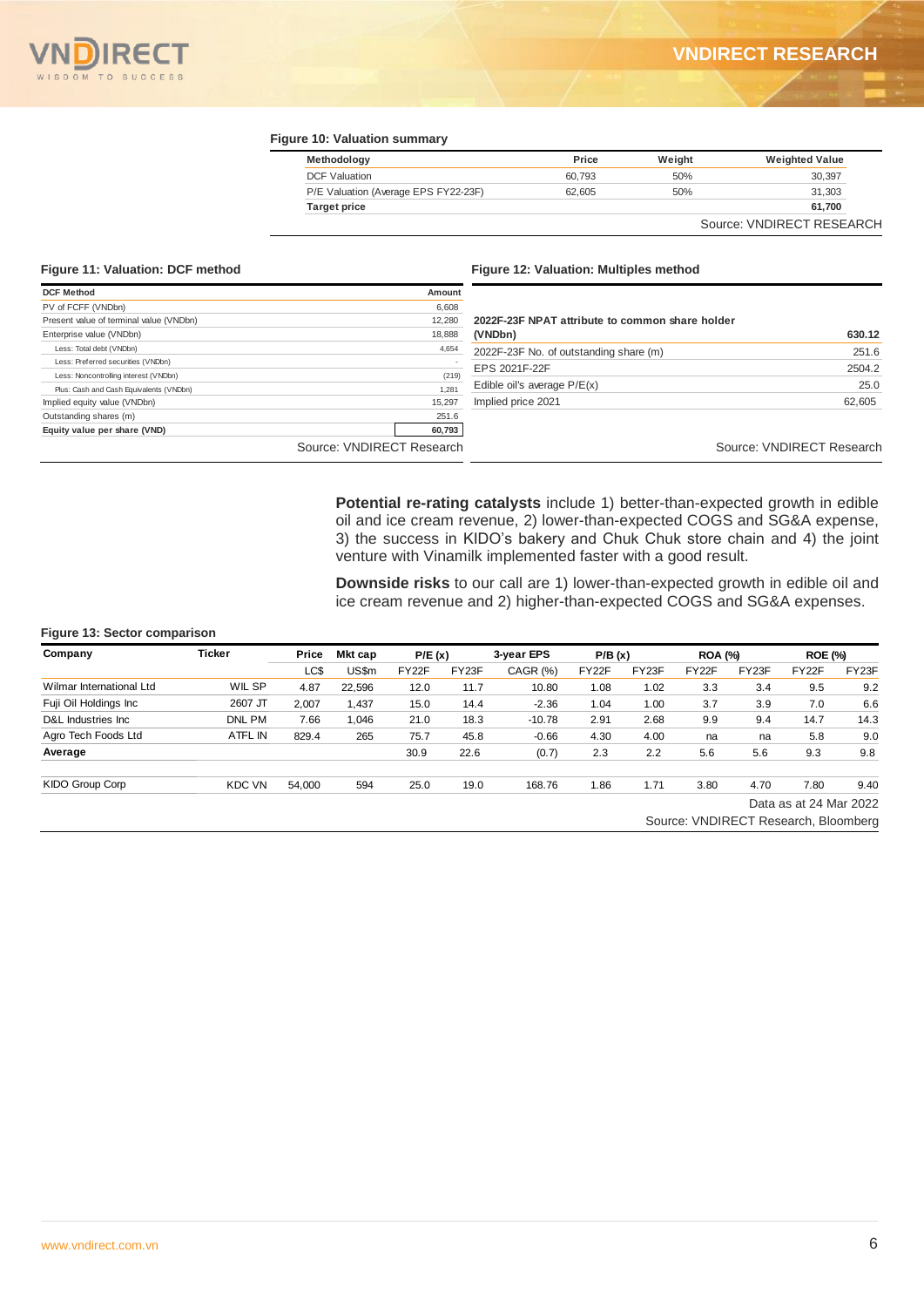

### **Valuation**



#### **Income statement**

| (VNDbn)                       | $12-21A$ | 12-22E   | 12-23E    |
|-------------------------------|----------|----------|-----------|
| Net revenue                   | 10,501   | 12,050   | 13,875    |
| Cost of sales                 | (8, 448) | (9,718)  | (11, 109) |
| Gen & admin expenses          | (1, 204) | (1, 275) | (1, 445)  |
| Selling expenses              | (242)    | (425)    | (482)     |
| <b>Operating profit</b>       | 607      | 632      | 839       |
| <b>Operating EBITDA</b>       | 874      | 899      | 1,106     |
| Depreciation and amortisation | (267)    | (267)    | (267)     |
| <b>Operating EBIT</b>         | 607      | 632      | 839       |
| Interest income               | 156      | 144      | 144       |
| Financial expense             | (193)    | (200)    | (152)     |
| Net other income              | (1)      | (1)      | (1)       |
| Income from associates & JVs  | 111      | 111      | 111       |
| Pre-tax profit                | 680      | 686      | 941       |
| Tax expense                   | (32)     | (113)    | (188)     |
| Minority interest             | (59)     | (29)     | (38)      |
| Net profit                    | 589      | 544      | 715       |
| Adj. net profit to ordinary   | 589      | 544      | 715       |
| Ordinary dividends            | (513)    | (151)    | (151)     |
| <b>Retained earnings</b>      | 76       | 393      | 564       |
|                               |          |          |           |

#### **Balance sheet**

| (VNDbn)                               | $12-21A$ | 12-22E | 12-23E |
|---------------------------------------|----------|--------|--------|
| Cash and equivalents                  | 1,281    | 1,295  | 1,768  |
| Short term investments                | 481      | 481    | 481    |
| Accounts receivables                  | 2,612    | 2,505  | 2,872  |
| Inventories                           | 2,494    | 2,867  | 3,277  |
| Other current assets                  | 205      | 241    | 277    |
| <b>Total current assets</b>           | 7,073    | 7,389  | 8,675  |
| <b>Fixed assets</b>                   | 2,709    | 2,855  | 2,728  |
| <b>Total investments</b>              | 3,928    | 3,928  | 3,928  |
| Other long-term assets                | 422      | 402    | 413    |
| <b>Total assets</b>                   | 14,132   | 14,574 | 15,744 |
| Short-term debt                       | 3,656    | 3,615  | 4,162  |
| Accounts payable                      | 783      | 904    | 1,041  |
| Other current liabilities             | 1,022    | 701    | 542    |
| <b>Total current liabilities</b>      | 5,461    | 5,220  | 5,745  |
| Total long-term debt                  | 998      | 998    | 998    |
| Other liabilities                     | 783      | 785    | 789    |
| Share capital                         | 2,797    | 3,027  | 3,028  |
| Retained earnings reserve             | 1,788    | 2,210  | 2,812  |
| Shareholders' equity                  | 6,671    | 7,323  | 7.926  |
| Minority interest                     | 219      | 248    | 286    |
| <b>Total liabilities &amp; equity</b> | 14,132   | 14,574 | 15,744 |



### **Cash flow statement**

| (VNDbn)                                     | 12-21A   | 12-22E         | 12-23E |
|---------------------------------------------|----------|----------------|--------|
| Pretax profit                               | 680      | 686            | 941    |
| Depreciation & amortisation                 | 267      | 267            | 267    |
| Tax paid                                    | (53)     | (113)          | (188)  |
| Other adjustments                           | (79)     | 427            | (206)  |
| Change in working capital                   | (890)    | (691)          | (570)  |
| Cash flow from operations                   | (75)     | 576            | 244    |
| Capex                                       | (226)    | (453)          | (226)  |
| Proceeds from assets sales                  | 2        | $\overline{2}$ | 3      |
| <b>Others</b>                               | (1, 395) | 26             | O      |
| Other non-current assets changes            | 290      | 54             | 54     |
| Cash flow from investing activities         | (1, 329) | (371)          | (169)  |
| New share issuance                          | (1)      | (1)            | (1)    |
| Shares buyback                              | O        | 2              | 3      |
| Net borrowings                              | 2,098    | (41)           | 547    |
| Other financing cash flow                   | 0        | $\Omega$       | 0      |
| Dividends paid                              | (513)    | (151)          | (151)  |
| Cash flow from financing activities         | 1,584    | (191)          | 398    |
| Cash and equivalents at beginning of period | 1,101    | 1,281          | 1,295  |
| Total cash generated                        | 180      | 14             | 473    |
| Cash and equivalents at the end of period   | 1,281    | 1,295          | 1,768  |

| Key ratios              |        |            |        |
|-------------------------|--------|------------|--------|
|                         | 12-21A | 12-22E     | 12-23E |
| <b>Dupont</b>           |        |            |        |
| Net profit margin       | 5.6%   | 4.5%       | 5.2%   |
| Asset turnover          | 0.79   | 0.84       | 0.92   |
| <b>ROAA</b>             | 4.4%   | 3.8%       | 4.7%   |
| Avg assets/avg equity   | 2.14   | 2.05       | 1.99   |
| <b>ROAE</b>             | 9.5%   | 7.8%       | 9.4%   |
| Efficiency              |        |            |        |
| Days account receivable | 20.6   | 20.4       | 20.4   |
| Days inventory          | 107.8  | 107.7      | 107.7  |
| Days creditor           | 33.8   | 34.0       | 34.2   |
| Fixed asset turnover    | 3.86   | 4.33       | 4.97   |
| <b>ROIC</b>             | 5.1%   | 4.5%       | 5.3%   |
| Liquidity               |        |            |        |
| Current ratio           | 1.3    | 1.4        | 1.5    |
| Quick ratio             | 0.8    | 0.9        | 0.9    |
| Cash ratio              | 0.3    | 0.3        | 0.4    |
| Cash cycle              | 94.6   | 94.1       | 93.9   |
| Growth rate (yoy)       |        |            |        |
| Revenue growth          | 26.2%  | 14.8%      | 15.1%  |
| Operating profit growth | 99.0%  | 4.1%       | 32.8%  |
| Net profit growth       | 188.7% | $(7.6\%)$  | 31.4%  |
| EPS growth              | 188.7% | $(16.0\%)$ | 31.4%  |

*Source: VND RESEARCH*